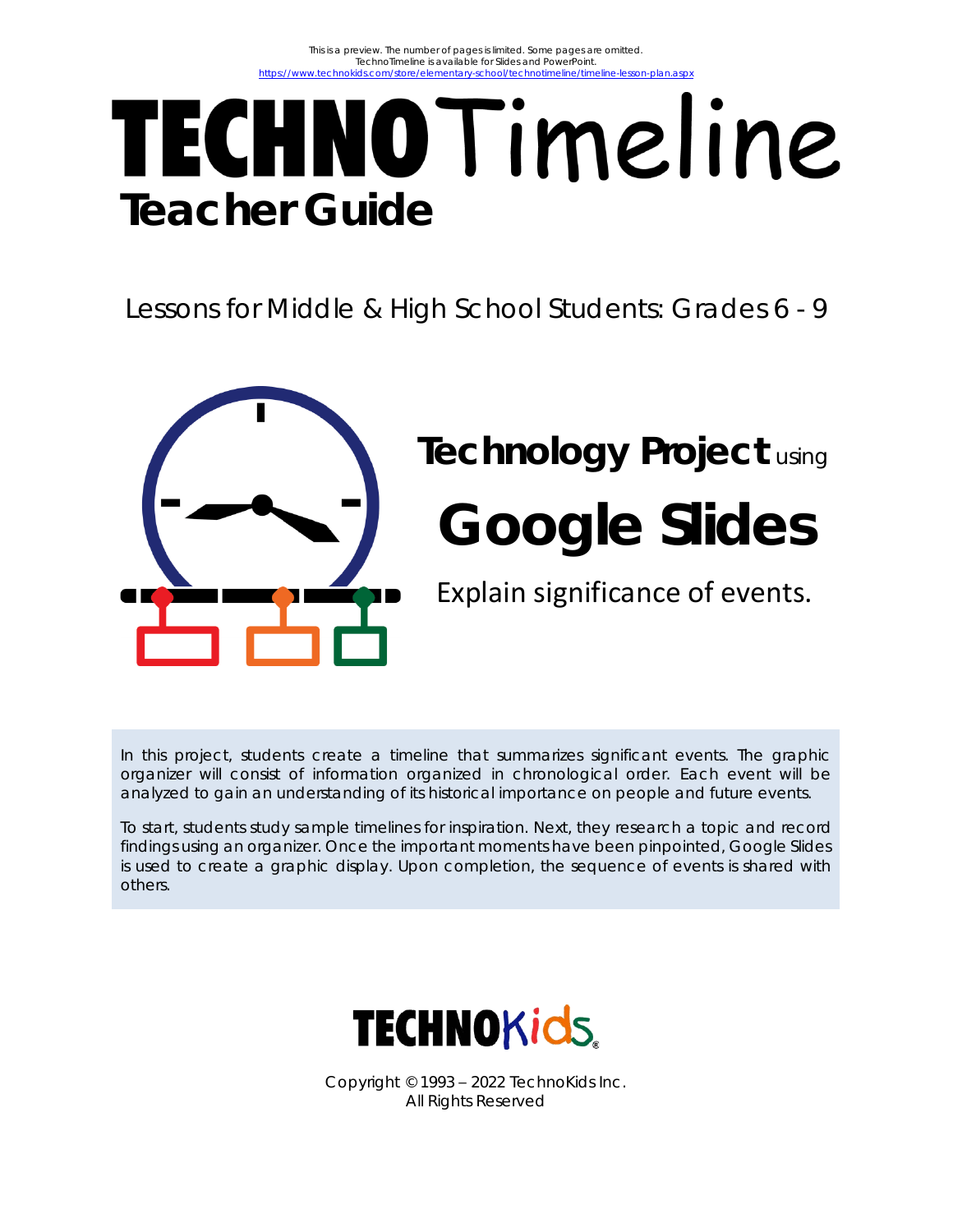## **Table of Contents**

| Option 1: Present Timeline and Discuss the Significance of Historic Events  17 |  |
|--------------------------------------------------------------------------------|--|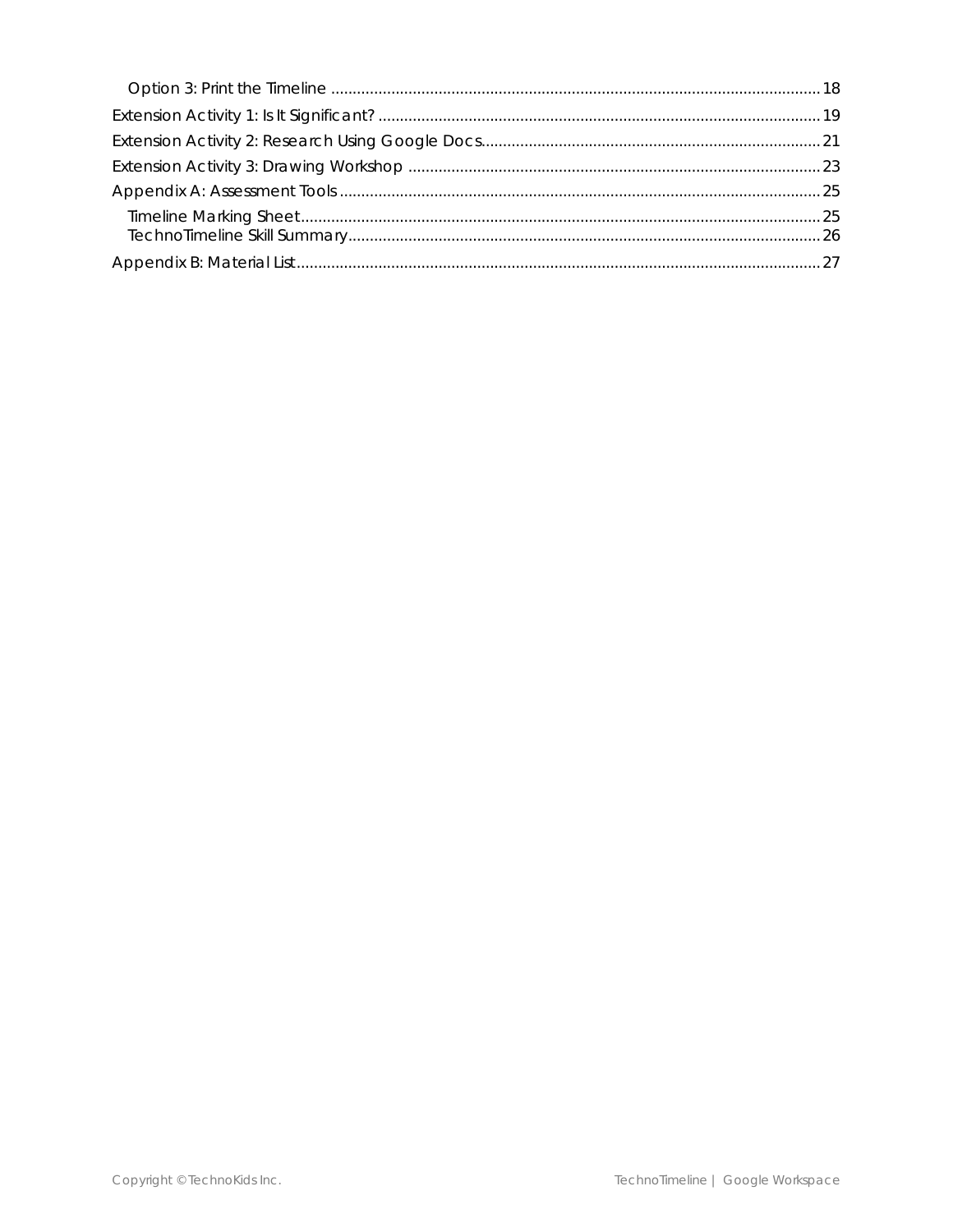### **TechnoTimeline Overview**

| Purpose: Create a timeline that forms<br>connections between people and events.<br>Objectives: (see Appendix A: Skill Summary)<br>understand the purpose of a timeline<br>$\bullet$                                                                                                                                                                                                                                                                                                                                                                                                                                                                                                          | Preparation: (see Preparing to Teach)<br>Sign up for a Google Account<br>$\bullet$<br>Install Adobe Reader or another PDF app<br>$\bullet$<br>Share Timeline folder with students<br>Download and print Flashcards and Tool<br>$\bullet$                                                                                                                                                                                                                                                                 |  |  |
|----------------------------------------------------------------------------------------------------------------------------------------------------------------------------------------------------------------------------------------------------------------------------------------------------------------------------------------------------------------------------------------------------------------------------------------------------------------------------------------------------------------------------------------------------------------------------------------------------------------------------------------------------------------------------------------------|----------------------------------------------------------------------------------------------------------------------------------------------------------------------------------------------------------------------------------------------------------------------------------------------------------------------------------------------------------------------------------------------------------------------------------------------------------------------------------------------------------|--|--|
| research important historical events<br>$\bullet$<br>analyze relative importance of key events<br>$\bullet$<br>organize events using a timeline<br>$\bullet$<br>explain the significance of events<br>$\bullet$<br>customize slide size and layout<br>$\bullet$<br>format slide background<br>$\bullet$<br>insert and format word art<br>$\bullet$<br>draw shapes and text boxes<br>$\bullet$<br>format fill and border of slide objects<br>$\bullet$<br>scale, move, align, and group slide objects<br>٠<br>copy and paste slide objects<br>$\bullet$<br>join shapes using connectors<br>$\bullet$<br>critically review a timeline to offer feedback<br>$\bullet$<br>post and read comments | Summary from TechnoHub (optional)<br>Materials: (see Appendix B: for a complete list)<br>Sample Timelines:<br>$\bullet$<br>Biography, Expedition, Milestones<br>Research Organizer Template (optional)<br>$\bullet$<br><b>Workbook Files</b><br>$\bullet$<br>Parent Letter and Certificate (optional)<br>$\bullet$<br><b>Timeline Checklist</b><br>$\bullet$<br><b>Timeline Marking Sheet</b><br>$\bullet$<br>Timeline Skill Summary<br>$\bullet$<br>Flashcards and Tool Summary (optional)<br>$\bullet$ |  |  |
| Summary of Activities:<br>Gain an understanding of the purpose of a timeline. View samples.<br>$\bullet$<br>Review a list of timeline types. Select a topic.<br>$\bullet$<br>Research an important person or event in history. Summarize findings in an organizer.<br>$\bullet$<br>Use Google Slides to create a Timeline bar using shapes.<br>$\bullet$<br>Use Google Slides to add text boxes describing events. Join the events to the timeline.<br>$\bullet$<br>Review a timeline using a checklist. Make revisions.<br>$\bullet$<br>Peer edit a timeline and offer helpful comments.<br>$\bullet$<br>Share timeline as a presentation, link, or printed document.<br>$\bullet$          |                                                                                                                                                                                                                                                                                                                                                                                                                                                                                                          |  |  |
| <b>Extension Activities:</b><br>Consider what makes an event significant.<br>$\bullet$<br>Use Google Docs Explore feature to gather data.<br>$\bullet$<br>Develop graphic skills in a Drawing Workshop.<br>$\bullet$                                                                                                                                                                                                                                                                                                                                                                                                                                                                         |                                                                                                                                                                                                                                                                                                                                                                                                                                                                                                          |  |  |
| Assessment:<br>Self-Evaluation (Timeline Checklist - Assignment 6)<br>$\bullet$<br>Peer-Evaluation (Timeline Checklist and commenting activity - Assignment 7)<br>Teacher Evaluation (Timeline Marking Sheet, Timeline Skill Summary)                                                                                                                                                                                                                                                                                                                                                                                                                                                        |                                                                                                                                                                                                                                                                                                                                                                                                                                                                                                          |  |  |
| Notes:<br>admire, or topic of personal interest.                                                                                                                                                                                                                                                                                                                                                                                                                                                                                                                                                                                                                                             | If you are a classroom teacher have students build a timeline about a topic they are studying.<br>If you are a computer teacher have students build a timeline about themselves, family, person they                                                                                                                                                                                                                                                                                                     |  |  |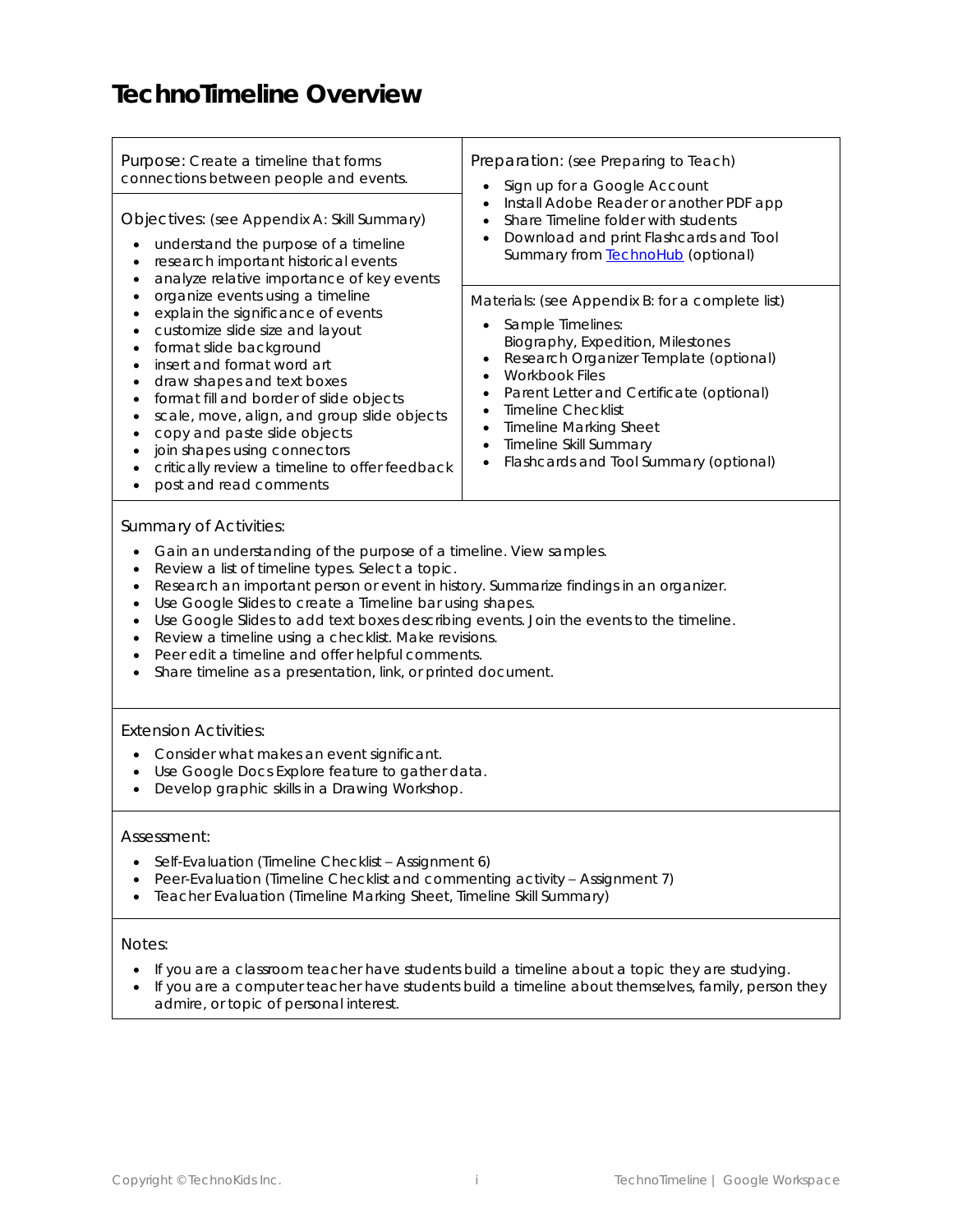### **Technology Integration Ideas**

TechnoTimeline integrates into curriculum. This project can be used to identify significant events, develop an understanding of a historical period, study changes over time, or analyze causal relationships. Students can create a timeline on a wide range of topics. You may wish to include project activities as part of a history, social studies, or language arts unit. Below are some suggestions:

- *Autobiography Timeline:* Tell about yourself. What makes you special? Share milestones or achievements in your life. Explain why each event is important to who you are today. This timeline will span from birth to present day.
- *Family Timeline:* Record special memories. When did family members marry, have a baby, move, go to college, or get a job? Describe how this influences you today.
- *Biography Timeline*: Select a significant historical figure such as a politician, explorer, scientist, or humanitarian. What decisions or accomplishments were influential? Form connections between people and events. This timeline will span a lifetime.
- *Historical Period Timeline:* Select a historical period such as the age of imperialism, ancient civilizations, renaissance, or middle ages. What critical developments shaped the future? This timeline may span several decades or centuries.
- *Historical Event Timeline:* Select a historical event such as a war, revolution, or expedition. What challenges were overcome to produce a particular result? Pinpoint important events. This timeline may span several years or decades.
- *Historical Topic Timeline:* Select a topic such as flight, country, or scientific advances. What stands out as being important? Outline critical moments from the beginning to today to show changes over time. This timeline may span years, decades, or centuries.
- *Historical Moment Timeline:* Select a significant moment or situation such as an invention, discovery, human rights issue, vote, or disaster. What led up to it? Analyze the cause and consequences of each event. This timeline may span several years or just one day.
- *Plot Summary Timeline:* Select a novel. What happened? Sequence the story events. This timeline will span from the beginning to the end of the book.

#### *Understand the Big Picture*

Not sure where to integrate TechnoTimeline? There are three samples provided for this project. These samples provide ideas on how you can include these activities into curriculum.

- ✓ Biography Alexander Graham Bell's contribution to technology
- ✓ Expedition the challenges overcome by Sir Ernest Shackleton's crew during the Imperial Trans-Antarctic Expedition
- $\checkmark$  Milestones significant events in the era of manned flight that show changes over time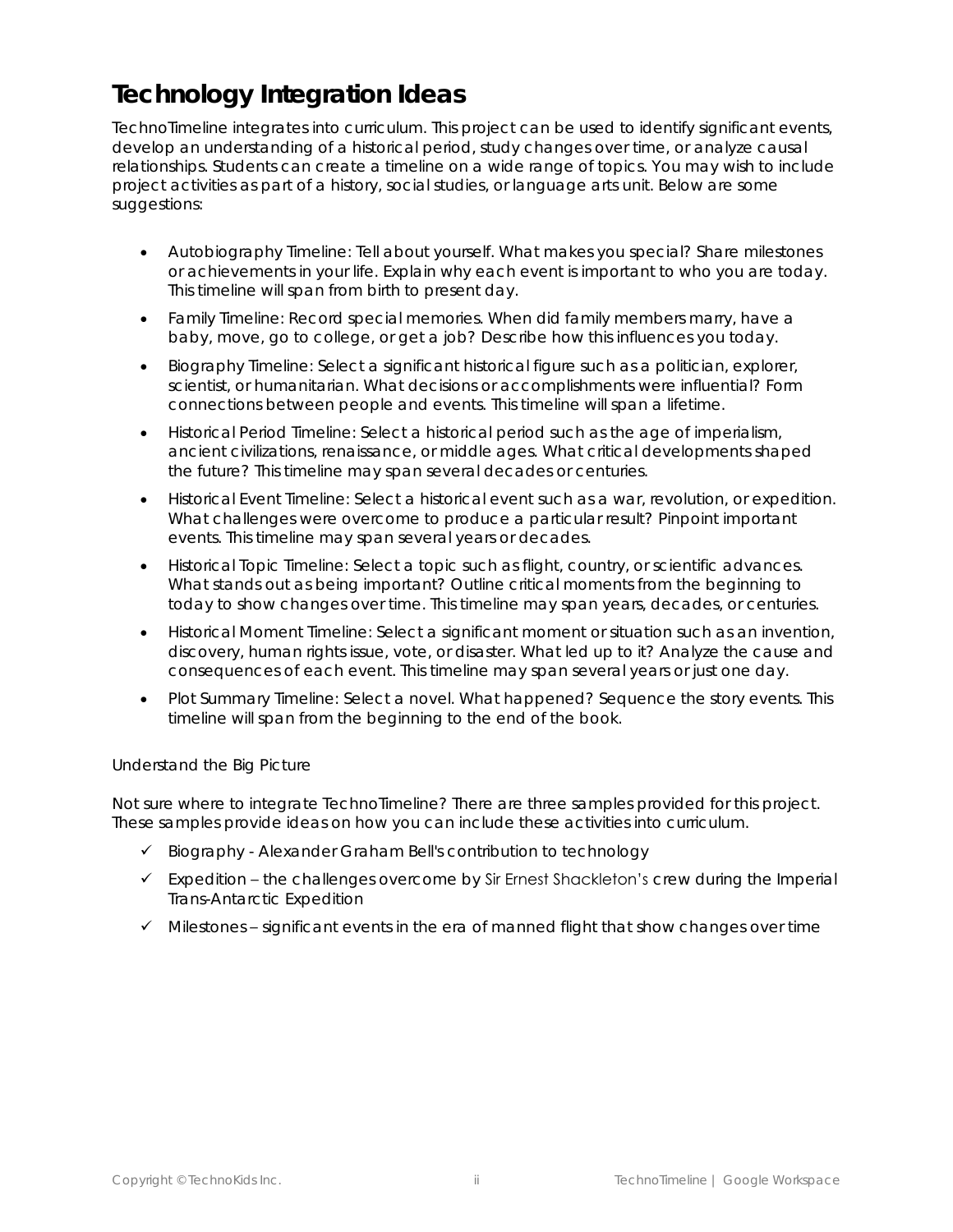#### **Assignment 1 What Is a Timeline?**

In this project, you are going to organize a series of important events into a timeline using Google Slides.

To prepare for this activity, study sample timelines to gain ideas about how you can creatively sequence significant moments.



**What Is a Timeline?**

A timeline is a summary of events that happened in history. These events are sequenced in the order they occurred. Events are arranged chronologically along a line from earliest to latest. The passage of time illustrated may be a day, year, decade, or century. The timeline may include text, pictures, or both.

The line is shown as a long bar labelled with dates. Along the line are points in time that mark an important event. These are placed proportionally along the line to show the passage of time using a linear scale. The distance along the line equals a set amount of time.

Events marked along the timeline are *significant*. This means that they are worthy of attention. They may mark a milestone, outline an achievement or accomplishment, hold special meaning, or have influenced history.



**Why Use a Timeline?**

A timeline can be used to:

- highlight important achievements or milestones in a person's lifetime
- form connections between people and future events
- develop an understanding of a historical period
- study changes over time
- analyze the cause and consequences of events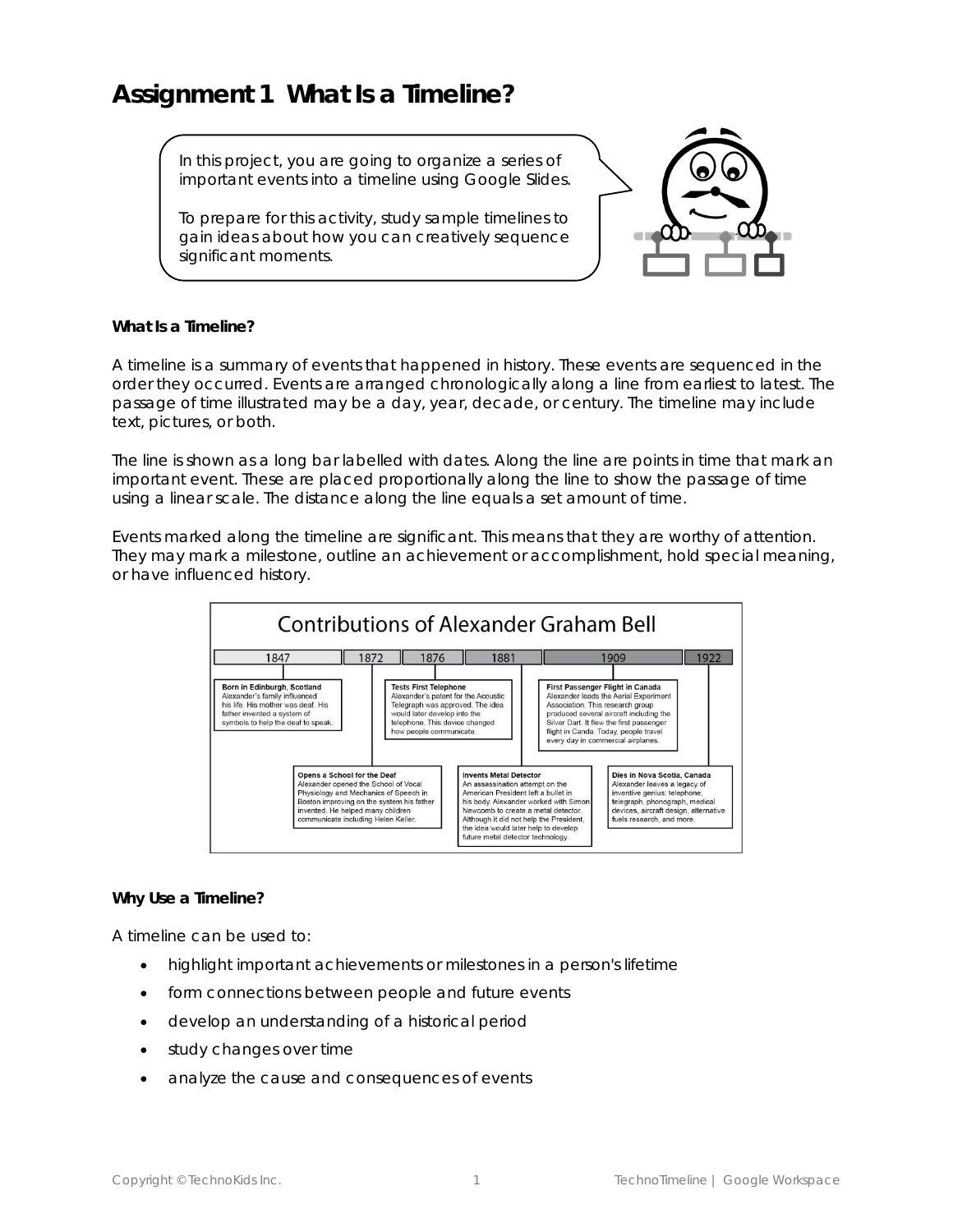#### **Study Timelines**

- Open the *Timeline* folder.
- $\triangleright$  View each sample and answer the questions.

Get ideas for making your own timeline. What designs do you like?





- 1. Why was the year 1876 chosen as an important event? **The telephone changed how people communicate.**
- 2. Why was the fact about Bell's father included? **Bell's father helped the deaf, sparking his son's interest in helping and teaching deaf people.**



3. Why are the shapes representing 1915 and 1916 shorter than 1914 and 1917? **There are 3 important events in each year 1915 and 1916. They show a shorter time period.** 4. Why are the months included as well as the years?

**There is more than one event in the year. The month is needed to show when the event happened.** 



- Milestones
- 5. Why was this timeline made over two slides? **There are a large number of important events in the topic.**
- 6. What do you think the next milestone in flight in the future will be?
- 7. What are the benefits to using a timeline to learn about a topic?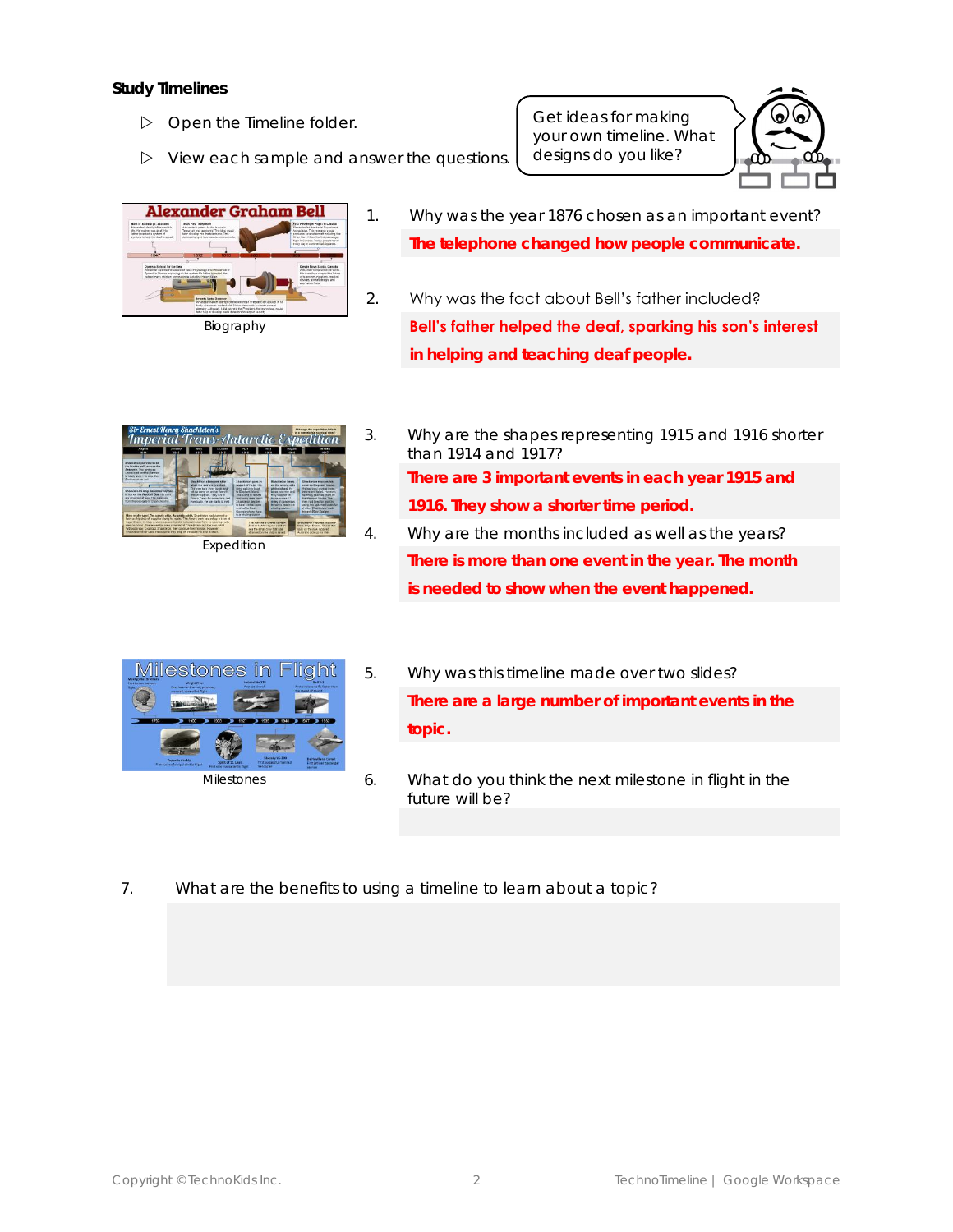#### **Assignment 5 List Events and Connect to the Timeline**

In this assignment, you use your research from Assignment 3 to add events and connect them to the timeline. For each event describe what happened and why it is important. You will:

- ✓ describe an important event using a text box
- $\checkmark$  copy and paste the text box and edit the information
- $\checkmark$  connect each event box to the timeline using a connector line

**Log Into Google Drive and Open the Timeline Presentation**

#### **Add an Event Text Box**

- $\triangleright$  Click Text box.  $\Box$
- $\triangleright$  Click and drag to draw a text box on the slide.
- Type the *event description* into the text box.
- $\triangleright$  Format the font  $\frac{\Delta \text{trial}}{\Delta \text{total}}$ , size  $\boxed{-1.54 +}$ , and style **B** of the text.

**Name of event**. Describe the significance. Is it a milestone or the first time it has happened? Is it a remarkable achievement? Is it important to this time period? Does it cause another event to happen?

D Use your skills to format the shape fill  $\mathbb{E}$ , border color  $\mathbb{E}$ , and border weight.  $\equiv$ 

**TechnoChallenge**: Create a see-through effect to show the background behind a text box. Click *Fill color*. Select *Custom*. Drag the transparency slider to the LEFT to increase transparency. Click *OK*.

**Copy Text Box and Paste It to Add Remaining Events**

- $\triangleright$  Click on the text box to select it.
- $\triangleright$  From the Edit menu, choose Copy.  $\Box$
- $\triangleright$  From the Edit menu, choose Paste.  $\Box$
- Replace the event description with the *second event*.
- $\triangleright$  Use your skills to add remaining events.



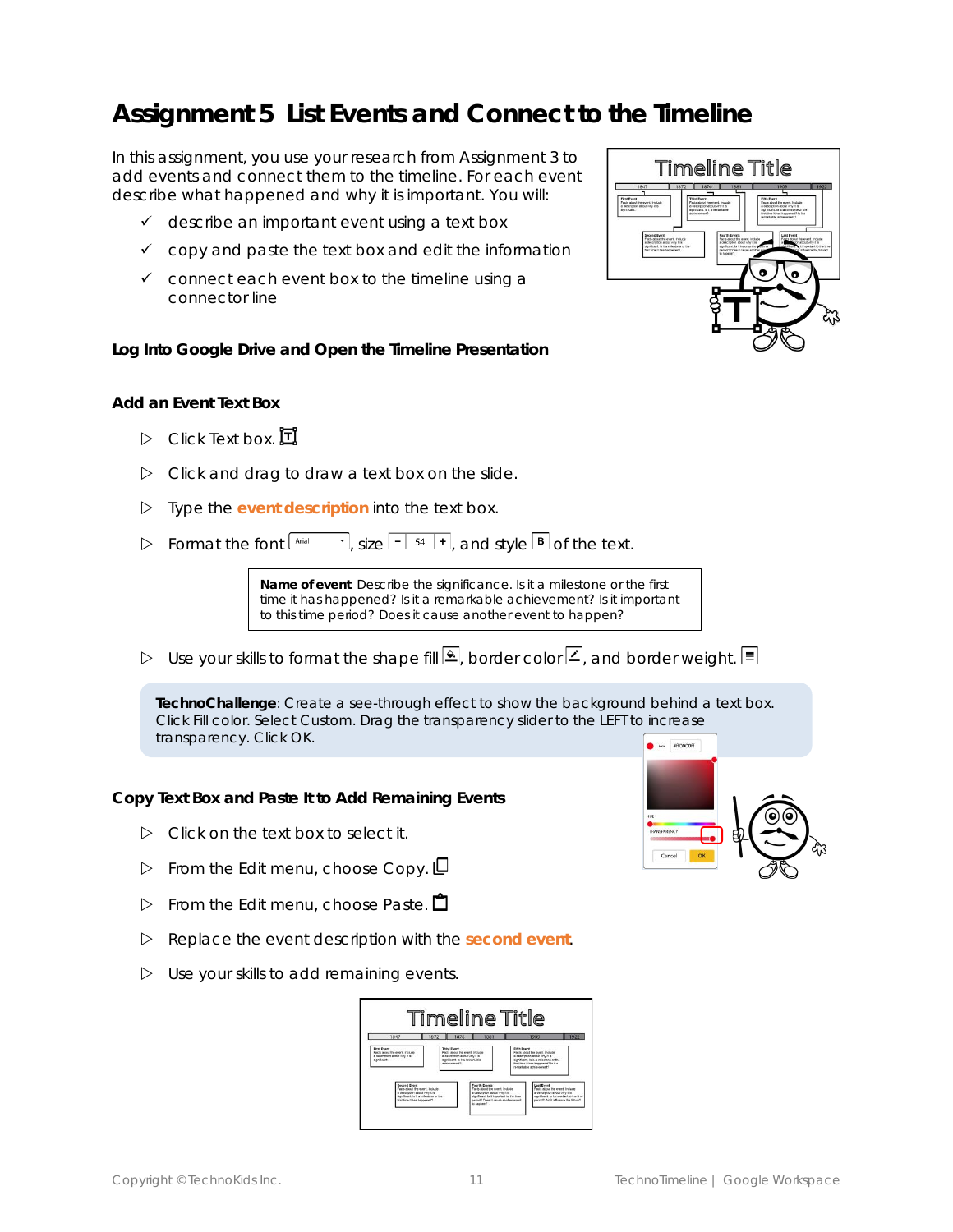**Draw Connectors to Join Each Event to a Date**

![](_page_8_Picture_1.jpeg)

You need to join each event to the correct date. You will use an Elbow Connector to join a shape to a text box.

 Click the *Select* line arrow. Pick *Elbow Connector.*

| Line                      |
|---------------------------|
| Arrow                     |
| . Elbow Connector         |
| <b>L</b> Curved Connector |
| $2$ Curve                 |
| $\sigma$ Polyline         |
| 2 <sub>2</sub> Scribble   |

- $\triangleright$  Connect the date to the event:
	- o Rest the crosshair over the first date on the timeline.
	- o Click on the center handle to anchor the line to the date.
	- o Click and drag the connector to the corresponding text box. Click on a handle to anchor the line to the event.
- $\triangleright$  Use your skills to connect the other dates to events.

![](_page_8_Picture_10.jpeg)

![](_page_8_Picture_11.jpeg)

![](_page_8_Picture_12.jpeg)

**Format the Connectors**

- $\triangleright$  Select a connector.
- Use your skills to format the *Line color* and *Line weight*.
- $\triangleright$  Click Line start.  $\Box$ Choose an option.
- $\triangleright$  Click *Line end.*  $\Box$ Choose an option.

| -         |                       |
|-----------|-----------------------|
| ←         | →                     |
| ↞         | ∸                     |
|           |                       |
| -         | --                    |
|           | ⊸                     |
| ↤         | $\rightarrow$         |
| $\circ$ - | $-\circ$              |
| $-$       | $-\Box$               |
| ∼         | $\overline{\diamond}$ |
|           |                       |

**TechnoChallenge**: Copy the formatting from one connector to another. Select a connector you like. Double click *Paint format*. Click every other connector to make them all look the same. Click *Paint format* again to turn it off.

**Log Out from Google Drive**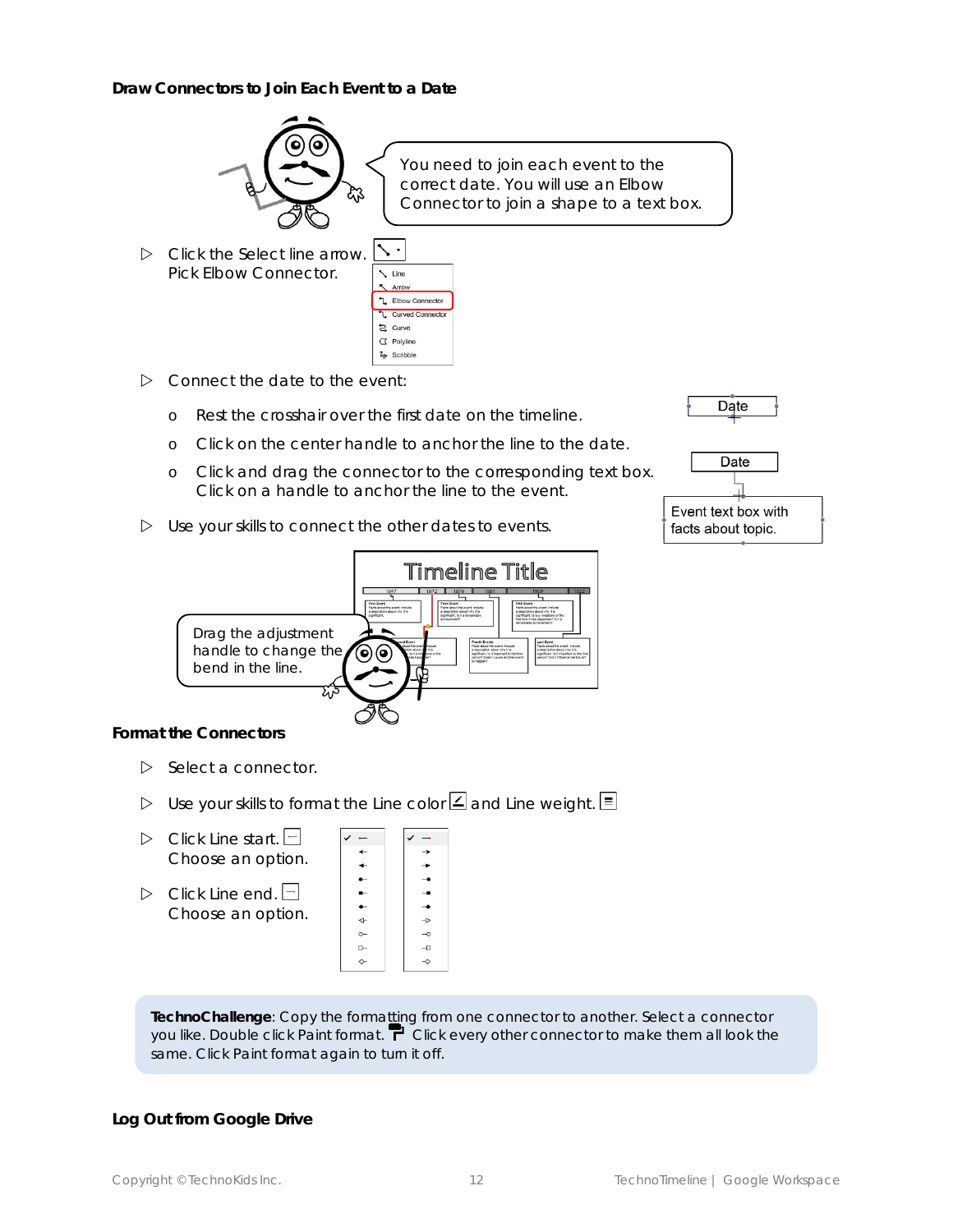### **Assignment 6 Use a Checklist to Edit the Timeline**

Is the timeline finished? Use the checklist to review the work.

| <b>Timeline Checklist</b>                                                     |  |  |
|-------------------------------------------------------------------------------|--|--|
| Background color or picture suits the topic.                                  |  |  |
| Title is created in Word art and has been formatted to be eye-catching.       |  |  |
| Timeline bar is labelled with dates and looks attractive.                     |  |  |
| The size of each shape in the timeline bar varies to show the amount of time. |  |  |
| There are a suitable number of timeline events.                               |  |  |
| Events describe important facts about the topic.                              |  |  |
| Event text boxes are formatted to look attractive and text is easy to read.   |  |  |
| Connector lines link events to the correct dates in the timeline.             |  |  |
| Spelling and grammar are correct.                                             |  |  |
| All timeline objects have been arranged to create a balanced layout.          |  |  |

![](_page_9_Picture_3.jpeg)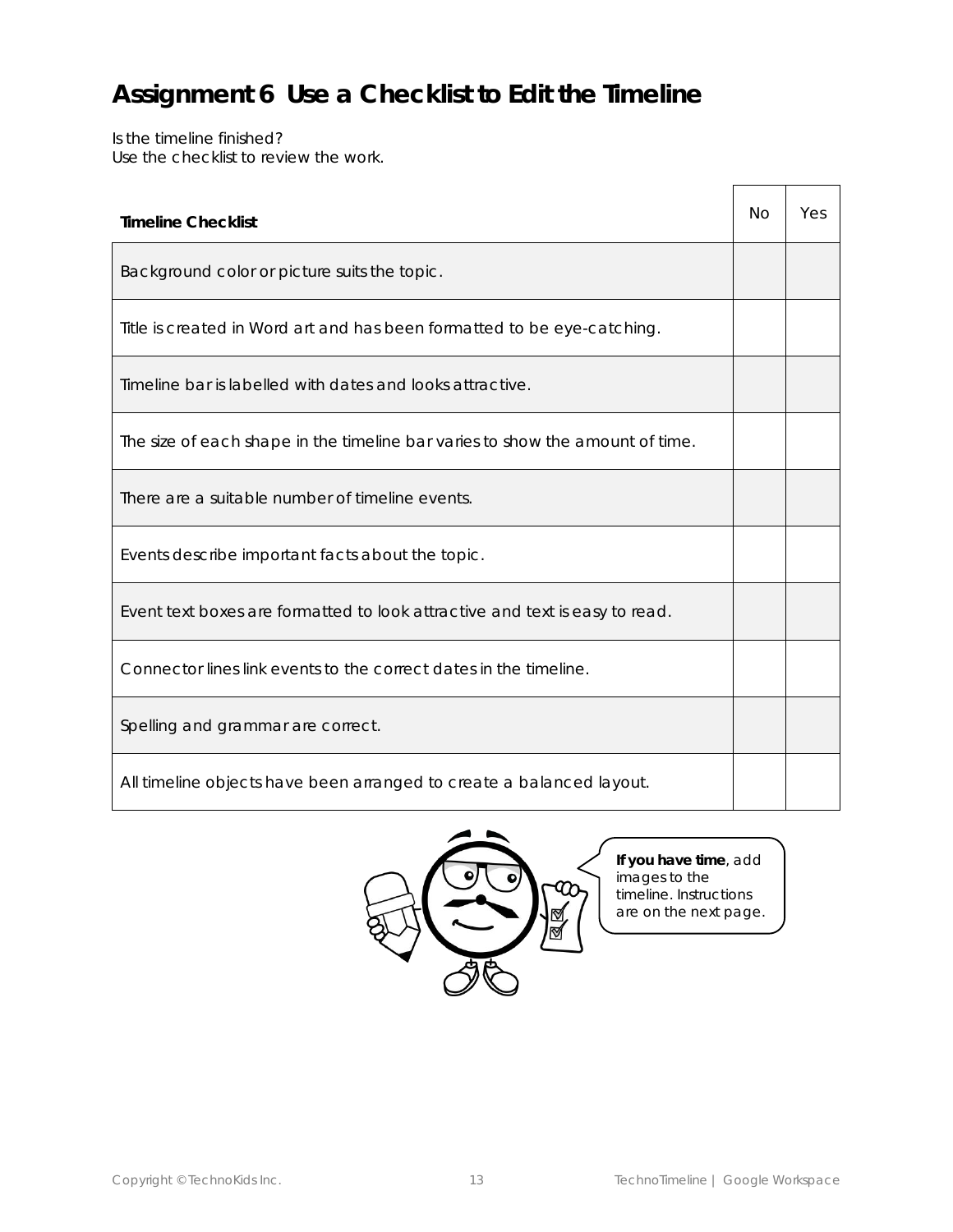#### **Extension Activity 3: Drawing Workshop**

If you are new to Google Workspace, you may want to explore the drawing tools before you begin to make a timeline. Knowing what you can create and how to make it will help you to design a unique timeline that is clear and easy for viewers to understand.

![](_page_10_Picture_2.jpeg)

- 1. Log into Google Drive. *Click* New and select Google Slides.
- 2. Click *Layout* Layout<sup>,</sup> and choose *Blank*.
- 3. Draw a shape:
	- Click *Shape*.
	- a. Pick a category and choose a shape.

![](_page_10_Picture_8.jpeg)

- b. Click and drag to draw a shape on the slide.
- 4. Explore how to size, move, rotate, and distort the shape:

![](_page_10_Picture_11.jpeg)

![](_page_10_Picture_12.jpeg)

move it on the slide.

![](_page_10_Picture_13.jpeg)

to rotate the shape.

![](_page_10_Picture_14.jpeg)

*Note: Not all shapes can be distorted*.

5. Select the shape. Explore formatting tools to change the way the shape looks:

| Solid<br>Gradient                    |                              |                               |                             |
|--------------------------------------|------------------------------|-------------------------------|-----------------------------|
| SIMPLE-LIGHT-2                       | SIMPLE-LIGHT-2               | 1px                           |                             |
| $\circ$ $\circ$<br><b>CONTRACTOR</b> |                              | 2px                           |                             |
| <b>CUSTOM</b><br>$_{\oplus}$         | <b>CUSTOM</b><br>$\bigoplus$ | 3px                           |                             |
|                                      |                              | 4px                           |                             |
|                                      |                              | 8px                           | .                           |
|                                      |                              | 12px                          |                             |
|                                      |                              | 16px                          |                             |
|                                      |                              | 24px                          |                             |
| Transparent                          | Transparent                  |                               |                             |
| Click Fill color. $\sum$             | Click Border color.          | Click Border weight. $\equiv$ | Click Border dash.          |
| Pick a color from the                | Pick a color from the        | Pick a width from the list.   | Pick a style from the list. |
| palette.                             | palette.                     |                               |                             |

**You can change the shape but keep the formatting**. Right click on the shape and pick Change shape. <sup>Q</sup>I Pick a new shape from the gallery.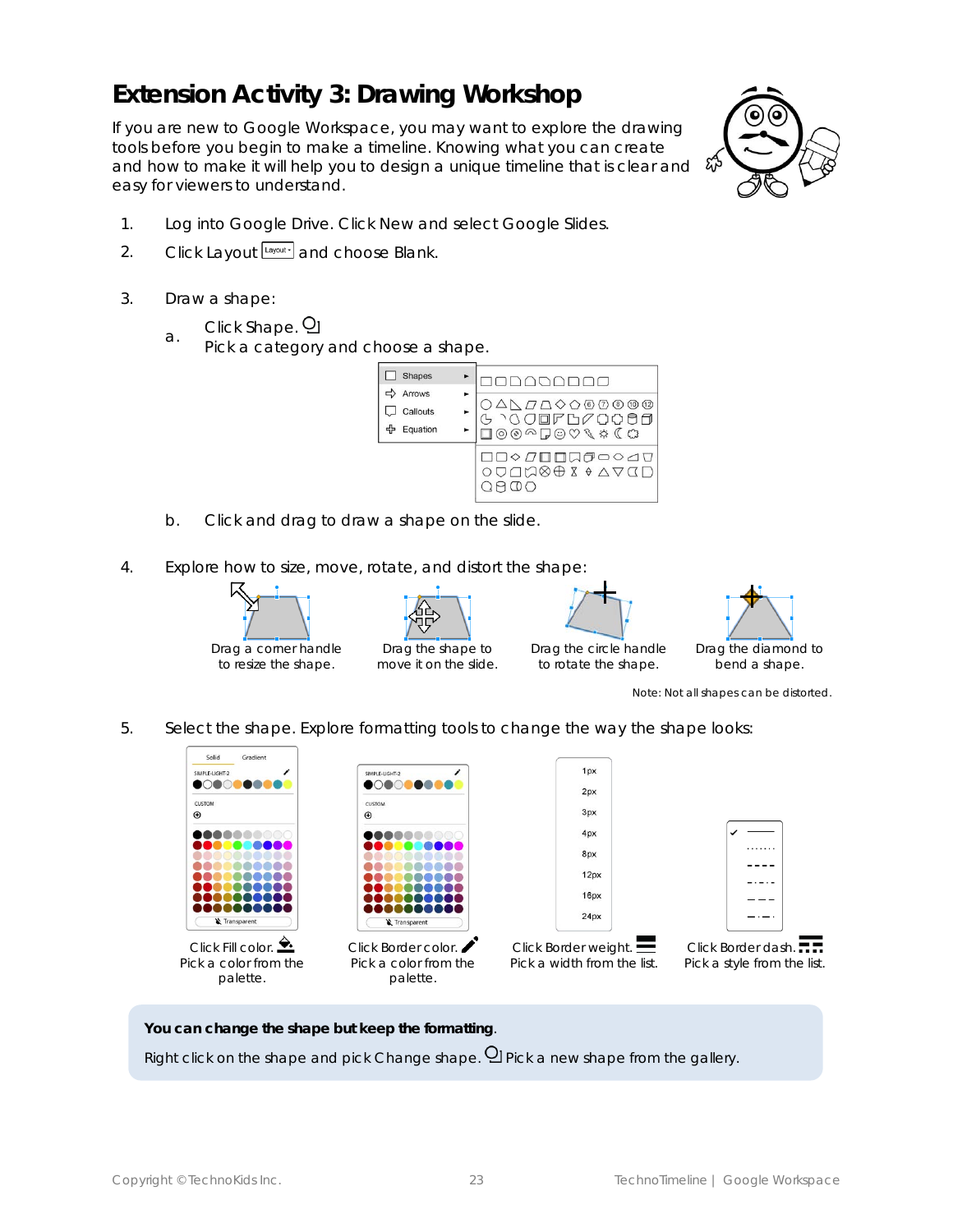- 6. Add text to a shape:
	- a. Right click on the shape and select *Edit text.*
	- b. Type the *year you were born*.
	- c. Click and drag to select the text.
	- d. Explore the tools to change the look of the text:

![](_page_11_Figure_5.jpeg)

- 7. Arrange objects:
	- a. Right click the shape and select *Copy.*
	- b. Click anywhere on the slide, right click, and select *Paste.*
	- c. Paste the object again to make three shapes. Edit the text in each shape.
	- d. Drag the objects until red guidelines appear to align the shapes.

![](_page_11_Figure_11.jpeg)

*Note: If the guidelines do not appear, from the View menu select Snap to - Guides.* 

- 8. Distribute the shapes evenly and group objects:
	- a. Click and drag around the shapes to select them all.

![](_page_11_Figure_15.jpeg)

- b. From the Arrange menu, click *Distribute*. Select *Horizontally*.
- c. With all the shapes selected, from the Arrange menu, select *Group*.
- d. From the Arrange menu, click *Center on page*. Select *Horizontally*.

#### **Have fun with shapes!**

Can you draw a red heart with the word LOVE inside? Can you draw a yellow arrow with a blue outline? Can you draw a callout bubble?